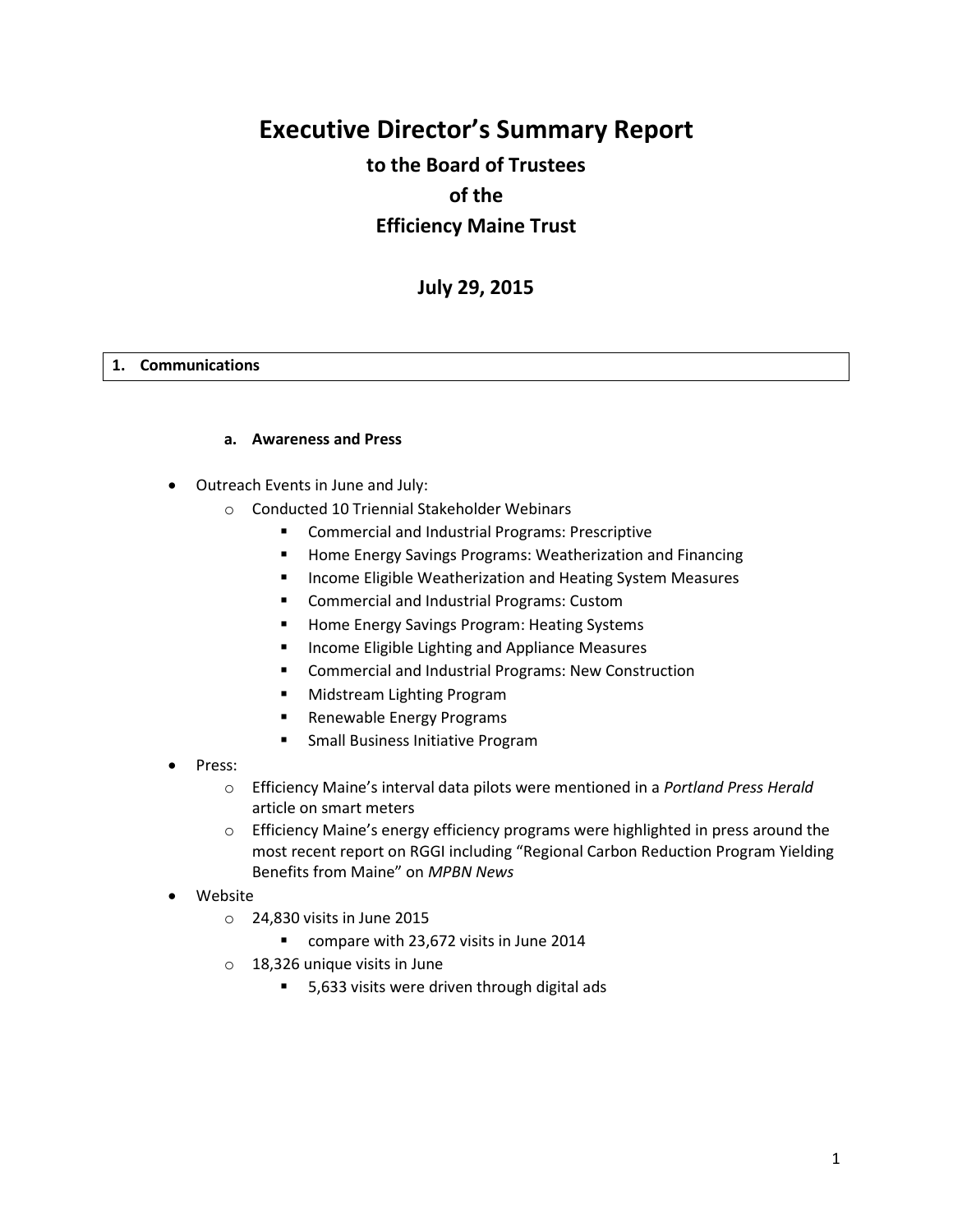# **b. Call Center**

- 270 calls per week, on average, in June 2015
- 72 email inquiries per week, on average, in June 2015
- 353 rebate applications were received per week, on average, in June 2015
- Call Center operations shifted to SaviLinx on June 26, 2015

#### **c. Government Relations**

- Staff hosted a U.S. Department of Energy site visit in collaboration with the Governor's Energy Office on June 15, 2015
- Several bills related to the Efficiency Maine Trust were held until the next legislative session including:
	- o LD 1341 "An Act To Authorize a General Fund Bond Issue To Improve Maine's Housing Stock and Reduce Heating Costs and Oil Consumption"
	- o LD 1073 "An Act To Lower Energy Costs Access to Solar Energy for Agricultural Businesses
	- o LD 1382 "An Act To Assist Low-income Electricity Customers"
- Activity at the PUC included:
	- o Filing reference documents and studies in the new docket for Triennial Plan III
	- $\circ$  Participating in the Emera petition for a new heat pump rate and approval of a program to promote heat pumps

#### **2. Program Highlights**

#### **a. Business Program**

As of 6/30/2015:

#### **i. Business Incentive Program – Electric**

#### FY2015 Preliminary Year-end Results

- 64,000 MWh/year saved
	- o 126% of goal (51,027 MWh/year) at year-end
- 4,152 participants served
	- o 4,855 projects completed
- Incentives paid \$15.8 million
	- $\circ$  82% of Board-approved budget adjustment of \$19,461,333, drawing forward budget allocation for this program from the FY2016 budget
- Estimated total participant investment \$29,340,75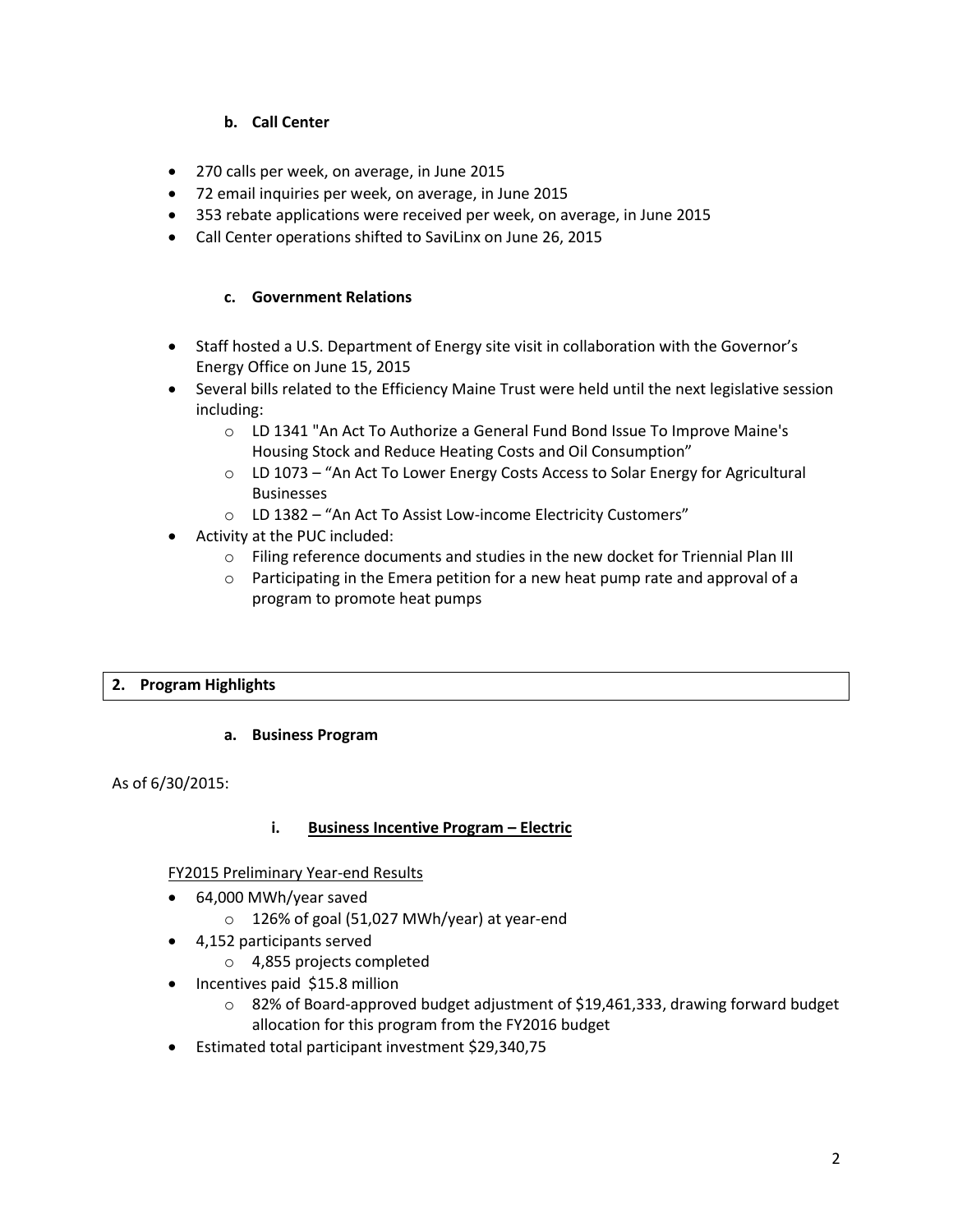| <b>Summary Project Statistics (as of 6/30/2015)</b> |            |
|-----------------------------------------------------|------------|
| <b>Completed Projects</b>                           | 4,855      |
| <b>Estimated Annual Savings (kWh)</b>               | 64,142,287 |
| Average Project Incentive                           | \$3,271    |
| Average Project Saving (kWh) 1st year               | 13,212     |
| Average Annual Cust. Savings (\$) Per Project*      | \$1,585    |
| * Based on \$0.12/kWh - (Retail & T&D)              |            |

# **ii. Business Incentive Program – Natural Gas**

- 50 projects completed YTD, up from 48 last month
- 47 participants served, up from 45 last month
- 113,428 therms of natural gas saved annually
- Incentives Paid \$171,747
	- o 21% of Budget of \$828,178
	- o Up from \$148,050 incentives paid as of last month
- Estimated participant cost \$207,820

#### **iii. Business Incentive Program – RGGI**

- 442 projects completed in Maine businesses and institutions
	- o up from 439 last month and 420 the month before that
		- o 435 participants
- $\bullet$  Incentives paid: \$1,005,700 (100% Budget  $-$  \$1,000,000 RGGI) at year-end
- Estimated participant investment leveraged: \$4,091,785

#### **iv. Multi-Family Program**

## As of 7/17/2015

- July
	- o \$105,165 of rebates invoiced
	- o Saving 3,478 MMBtu/year
- FY2015
	- o \$1.41 million invested from an annual budget of \$1.43 million
	- o 27,877 MMBtu/year saved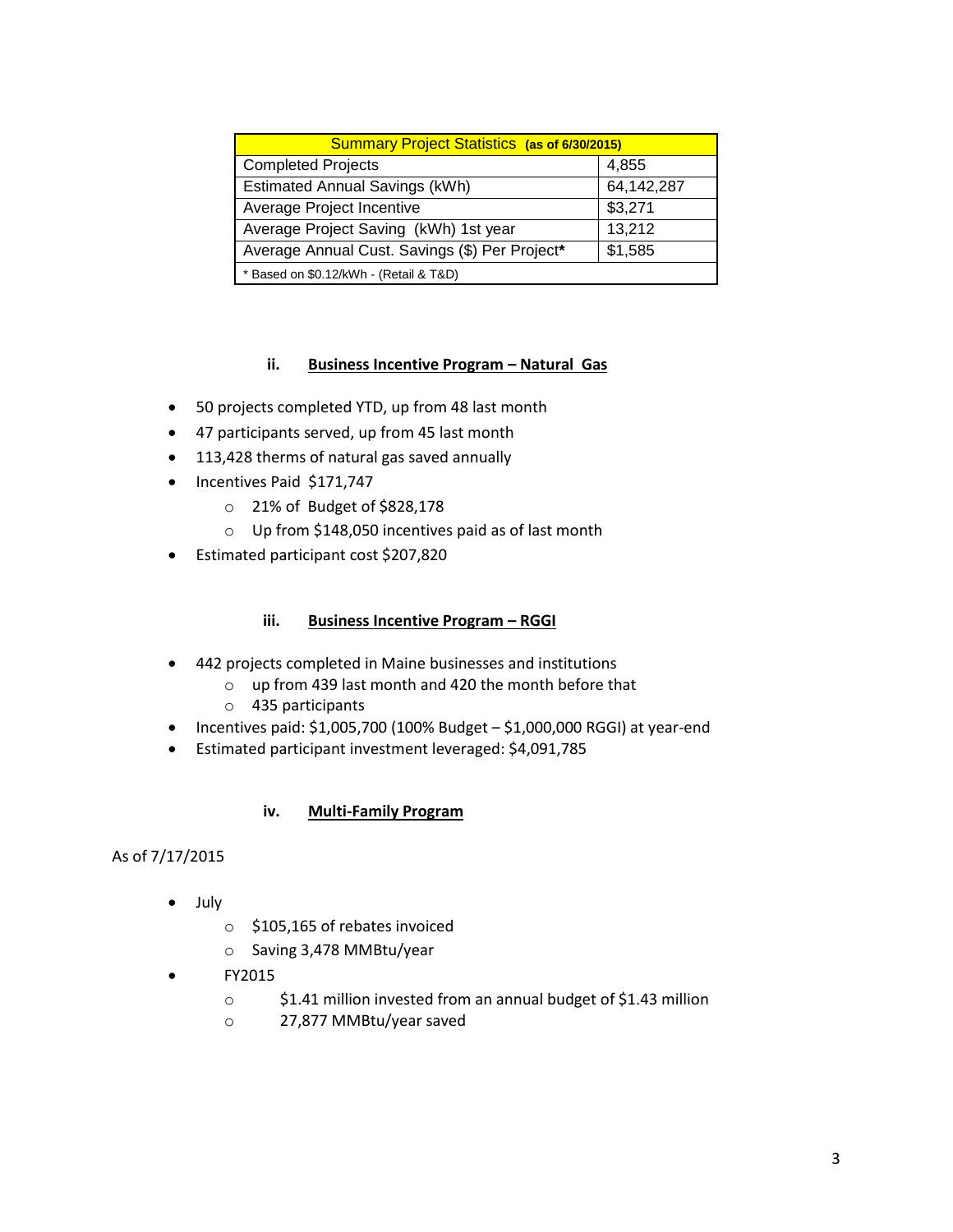# **v. Large Customer Program**

# As of 7/27/2015:

- The Review Committee met this week for the first time in fiscal year 2016 and awarded
	- $\circ$  \$1.05 million from the "kWh PON" funded by the multiple electricity saving funds out of a total incentive budget of roughly \$5.7 million
	- o \$190,000 from the "GHG PON" funded by RGGI out of a total incentive budget of roughly \$3 million
- Staff and delivery team have analyzed the impact of the program's Technical Assistance (TA) provided in FY 2015 and find:
	- o Invested \$106,650 in TA Studies (matched by \$153,000 of private funding)
	- o These TA studies generated \$3.3 million in new project proposals, leading to an EMT investment of \$1.6 million in incentives

# **iv. Small Business Direct Install**

# As of 6/30/2015:

- 5,464 MWh/year saved
- 460 projects completed
- 344 participants served
- Expenditures
	- o Incentives: \$2,365,908 (90% of budgeted)
	- o Program Delivery: \$365,418 (100% of budgeted)
- Estimated participant investment leveraged: \$2,917,617

# **v. Commercial New Construction (Maine Advanced Buildings – MAB)**

# As of 6/30/2015

- Program re-launched at beginning of FY2015
- 1 project completed, 5 more in the pipeline
- **•** Energy savings from completed project
	- o 178,140 kWh/year
	- o 210,080 therms/year
- Expenditures from budget of \$506,159
	- o Incentives: \$51,500
	- o Delivery: \$62,611
	- o Total: 23% of budget
- No new results to report for July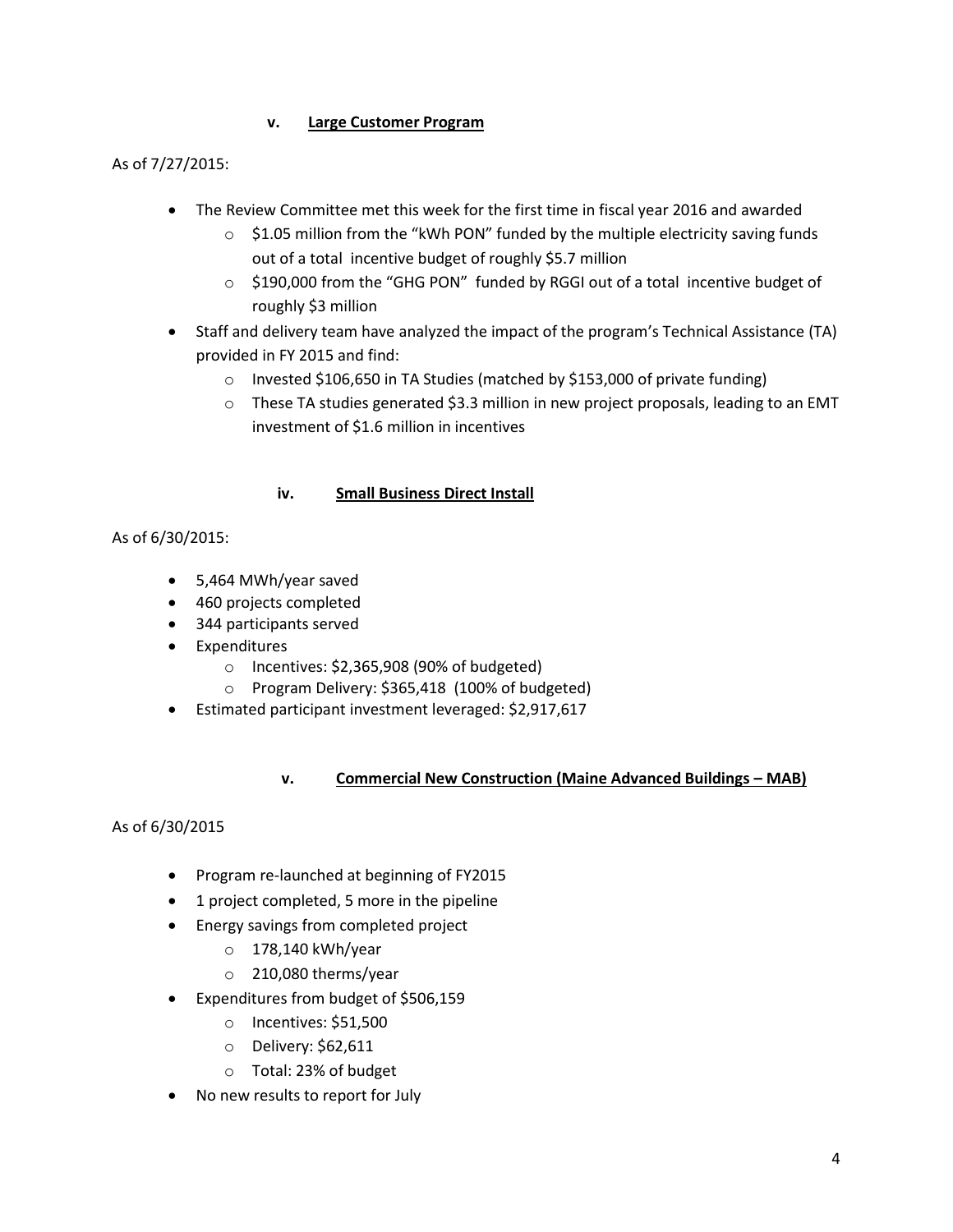## **b. Residential**

## **i. Home Energy Savings Program**

### As of 7/24/2015:

- July to date
	- o continued uptick in participation levels as seen in June
	- o more than 300 heat pumps installed in the first 2/3rds of the month
- June of FY 2015
	- o 144 air sealing and assessments
	- o 140 insulation zones
	- o 610 ductless heat pumps
	- o 61 conventional boilers and furnaces
	- o 15 pellet boilers
	- o 1,125 total measures and \$594,000 in rebates issued
- FY2015
	- o \$9.26 million total program expenditures
		- including all HESP and Unitil incentives, marketing and delivery costs
		- non-incentive costs constituted only 12% of total program expenditures
		- \$8.02 million in rebates issued
	- o 10,173 homes improved
	- o For 14,272 measures completed, including:
		- 2,154 air sealing and assessments
		- 2,022 insulation zones
		- 6,247 ductless heat pumps
		- **•** 1,127 conventional boilers and furnaces
		- 287 pellet boilers
		- 98 geothermal systems
		- 109 pellet and wood stoves
	- $\circ$  This compares favorably to the 4,670 projects completed in the first 9 months of the program when it was launched in FY2014
- Natural Gas
	- o Rebates for customers in Unitil territory reached \$286,000 in FY2015
	- o For 229 high efficiency boilers and furnaces
	- o Plus 145 projects with air sealing and insulation
- Marketing
	- o Digital marketing continues with Google Ads and Network, YouTube(s), Hulu and Pandora to get homeowners to plan upgrades this summer
	- o Municipal tax mailing campaign is in process with an anticipated reach of 250,000 homes in 110 towns
	- o Preparing for new Facebook initiative
		- as a marketing channel
		- to establish a peer-to-peer educational campaign around best strategies for optimizing use of heat pumps and to increase sharing about the benefits of better insulated homes
		- to generate testimonials and images for use in other marketing channels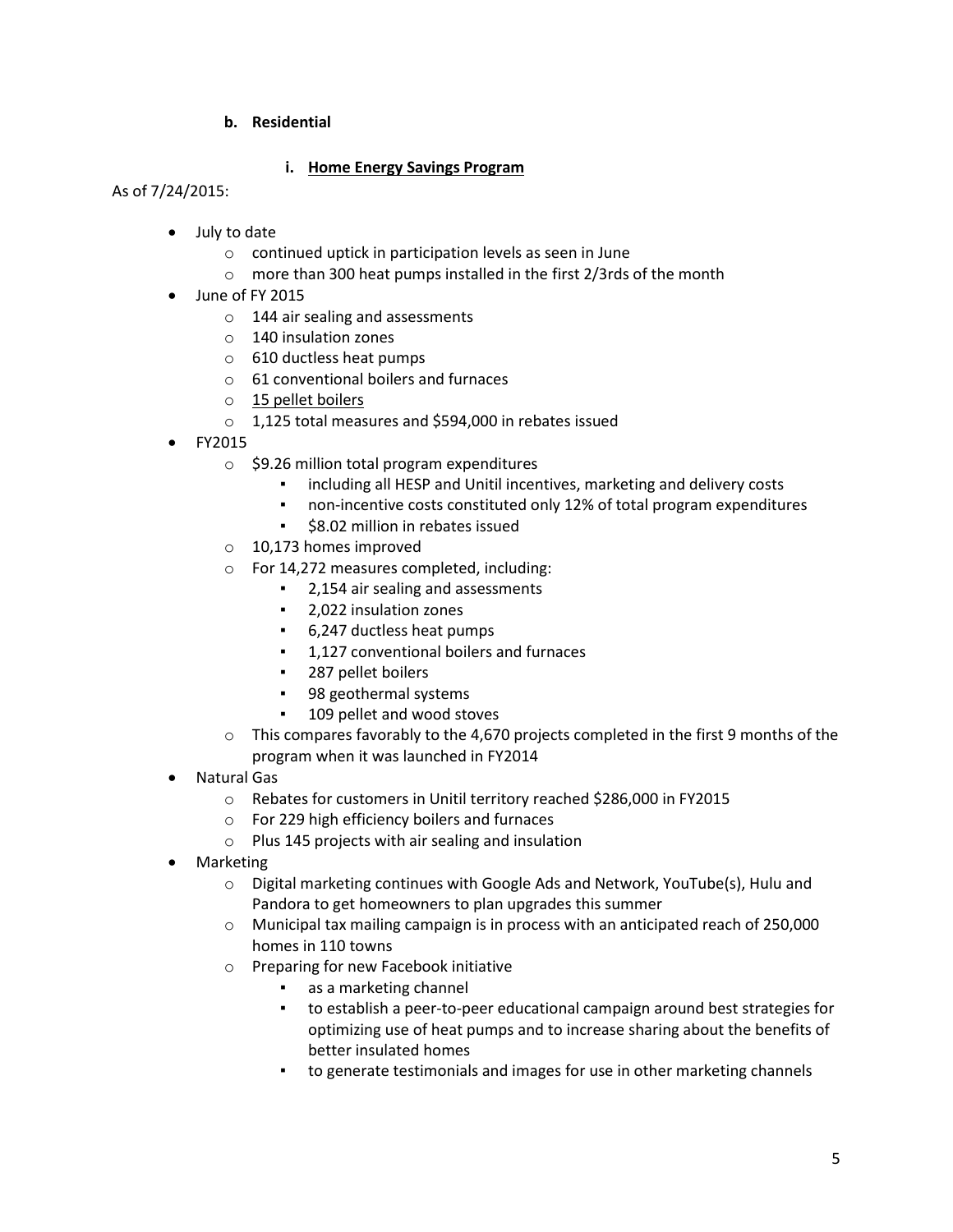- Loans
	- o June
		- Closings remained sluggish with 20 loan closings and a total of \$176,000 issued
		- Application volume increased to 90 in June, indicating that the seasonal surge may be beginning
	- o Total closed in FY2015:
		- \$4.65 million
		- 516 loans
	- o Total loans closed in 4.25 years since launch of PACE
		- \$14.0 million
		- **•** 1293 loans
	- o Uncommitted loan principal remaining at AFC First: \$4.6 million

## **ii. Residential Lighting and Appliance Program**

## As of 7/10/2015:

## Retail Lighting

- 2.99 million bulbs sold year-to-date
- 5,225 units installed YTD, up from 3,040 last month
	- o Forecasted savings of 3,800 MWh per year
- \$12.3 million expended, up from \$11.2 million reported last month from a budget of \$12.6 million

#### Appliances

• No report provided

# **iii. Low-Income (electric, natural gas, and "any fuels")**

#### As of 7/10/2015:

#### Electric

- Bundled measure consisting of Heat Pump Water Heater plus CFLs
	- $\circ$  710 units installed since the launch in January, up from 550 reported last month
	- o \$1.43 million expended, up from \$1.14 reported last month, from an annual budget of \$1.46 million

#### Natural Gas/Unitil Only

• \$80,000 invested in apartment projects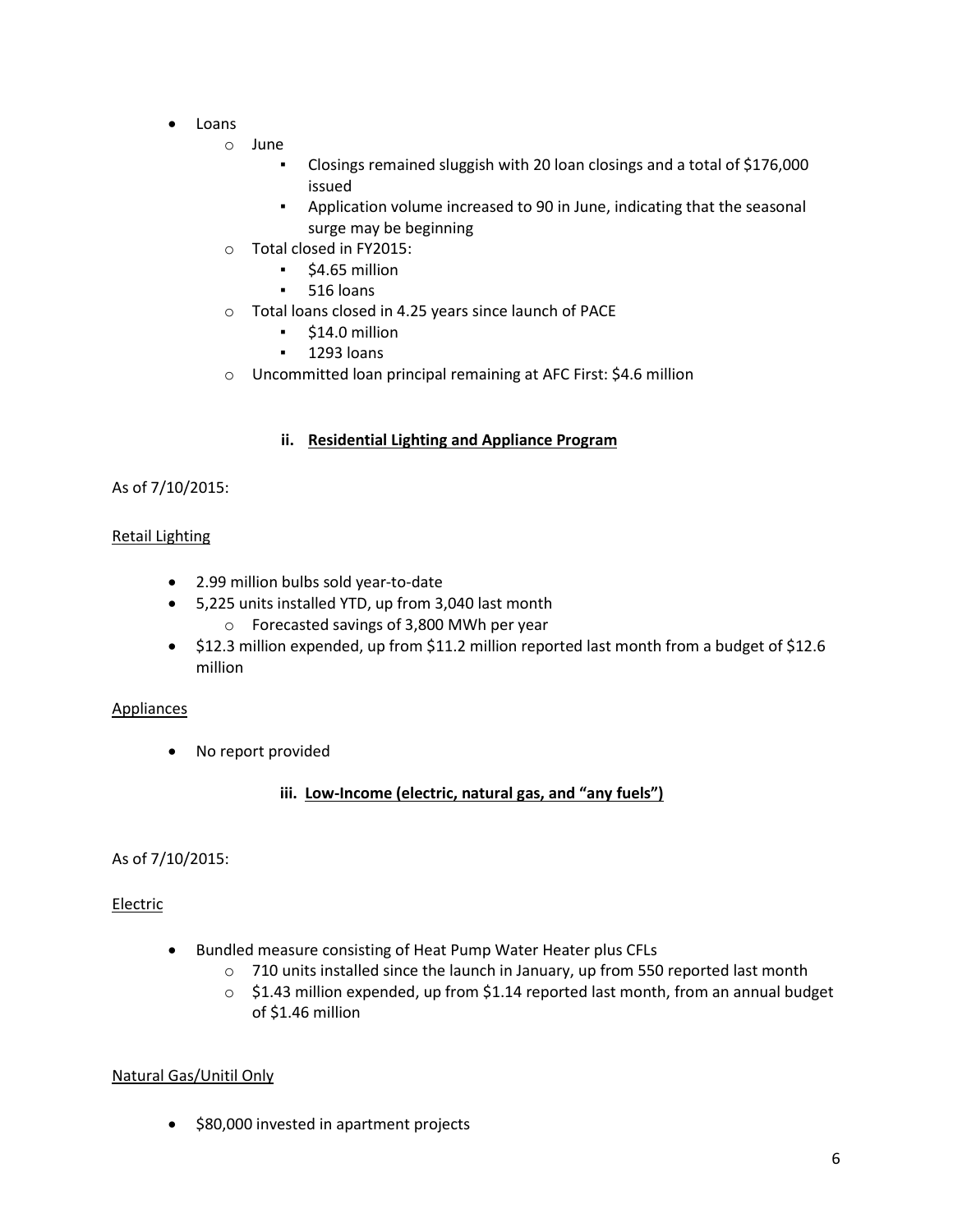• \$200,000 of FY15 budget carried forward into FY16 for use in new initiative to focus on owner-occupied homes of income-eligible gas customers

# Any Fuels Initiative (RGGI Funded)

- 223 mini-split heat pumps installed, up from 212 reported last month
- $\bullet$  \$703,000 of annual budget of \$706,000 expended

# **c. Strategic Initiatives (Cross Cutting)**

# **i. Evaluation & Data Analysis**

- Residential Baseline Study:
	- o Preliminary study completed
	- o Final report to be published in August
- Low Income Weatherization Program Evaluation:
	- o Initial study completed
	- o Staff considering adding further work
- The Business Incentive Program (BIP) and & Large Customer Program Evaluations:
	- o Staff and delivery team interviews nearing completion
	- $\circ$  41 site visits will be completed by the end of the July for the BIP evaluation
- Distributed Generation Metering:
	- o 4 meters (at 3 locations) installed and providing daily updates

# **ii. Innovation Pilots**

- Staff seeking input on concepts for next round of pilot projects, with focus on:
	- $\circ$  use of interval utility data made possible by the installation of "smart meters,"
	- o a new loan fund of \$400,000-500,000 for non-residential customer efficiency upgrades, especially to test the potential role of financing in lieu of incentives, as is currently the case for measures suspended in the Business Incentive Program, applying some combination of the following elements, with details still to be worked out:
		- **Finance project cost on easy terms (fixed rate, fixed term)**
		- **Eligible Measures** 
			- Small to medium sized projects (e.g., interior lighting)
			- Capped at \$10,000
		- **Eligible Customers** 
			- Small to medium customers (<400 kW)
			- Underwriting terms TBD